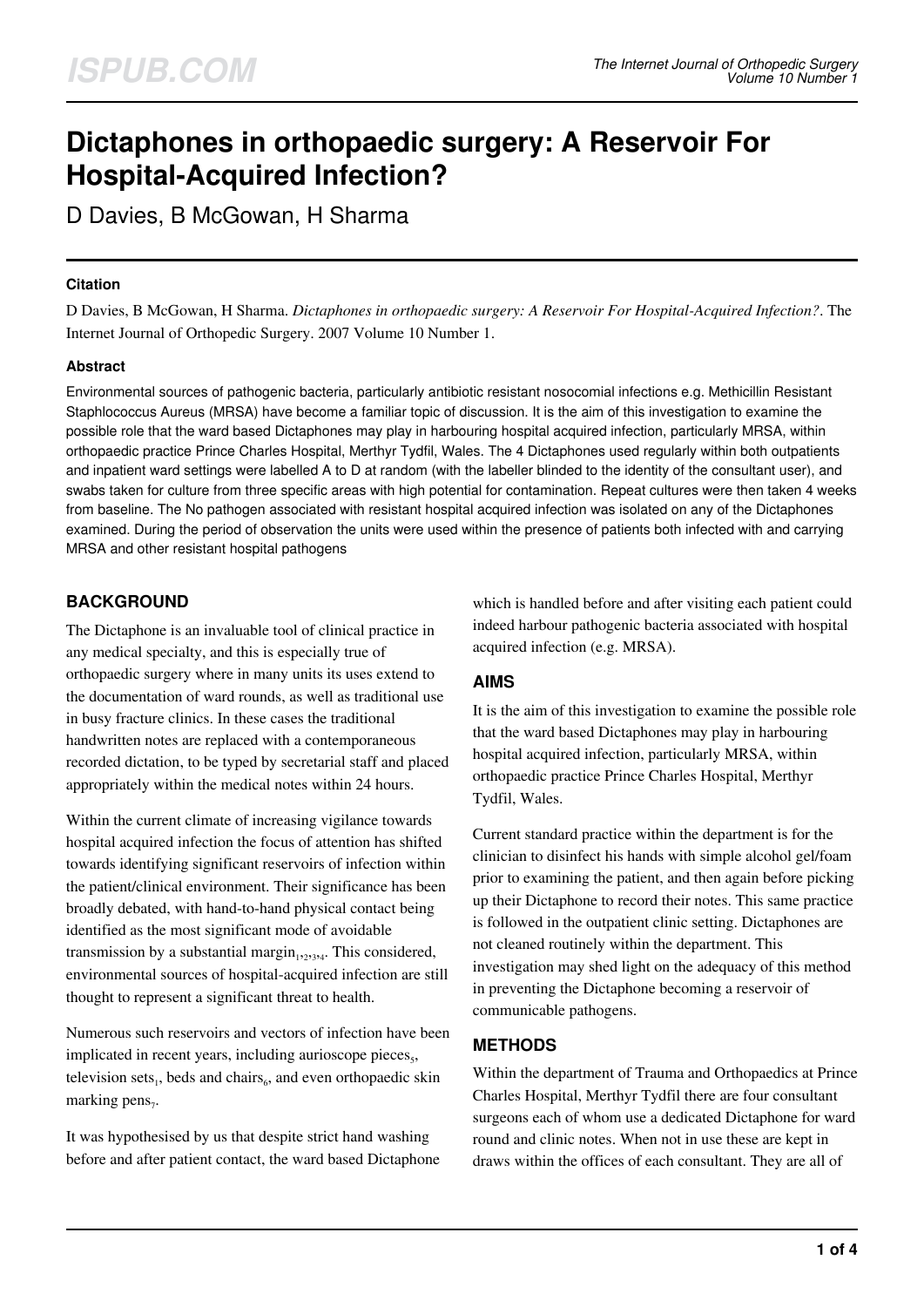the same make and model, and have been in circulation for approximately the same amount of time (2-3 years).

Each Dictaphone was collected and labelled A to D at random (with the labeller blinded to the identity of the consultant user), and swabs taken for culture from three specific areas with high potential for contamination. A senior microbiologist was consulted as to the most appropriate sites to swab for culture, considering where on the Dictaphone had the highest potential for harbouring pathogenic bacteria. These sites selected were the same on each Dictaphone and were labelled 1 to 3.

- 1. Speaker
- 2. Microphone / mouthpiece
- 3. Play / Record button

An individual charcoal swab moistened in sterile 0.9% saline was used to swab each area; these samples were then spread onto both MRSA media and an agar base Columbia (horse) blood plate. These were then incubated for 48hrs, and identification performed on any colonies grown.

This process was then repeated four weeks later on the same Dictaphones (A to D), with samples taken from identical sites. No additional cleaning or maintenance regime was employed with any of the units.

With regard to MRSA, during the course of this investigation the estimated combined ward exposure to infected or colonised patients of these Dictaphones was 12. This data was acquired by reviewing infection control records for the number of patients who was either had a proven MRSA infection or were simply colonised with the pathogen (on any site), that were treated on orthopaedic wards under the care of an orthopaedic surgeon.

## **RESULTS**

Of all the samples taken from the 4 Dictaphones on both occasions three organisms were isolated; coagulase negative staphylococcus, bacillus species, and staphylococcus aureus (Table. I).

# **Figure 1**

## Table 1

| <b>Dictaphone</b> | Site 1                        | Site 2                            | Site 3                         |
|-------------------|-------------------------------|-----------------------------------|--------------------------------|
| А                 |                               |                                   |                                |
| First             | Bacillus Sp                   | Bacillus Sp<br>Coag-ive Staph     | Bacillus Sp<br>Coag-ive Staph  |
| Second            | No Growth                     | Coag-ive staph                    | No growth                      |
| B                 |                               |                                   |                                |
| First             | Bacillus Sp                   | Staph aureus<br>Coag-ive staph    | Staph aureus<br>Coag-ive staph |
| Second            | Coag-ive staph                | Coag-ive staph                    | Coag-ive staph                 |
| C                 |                               |                                   |                                |
| First             | Bacillus Sp<br>Coag-ive Staph | Coag-ive staph                    | Coag-ive staph                 |
| Second            | Coag-ive staph                | Coag-ive staph                    | No growth                      |
| D                 |                               |                                   |                                |
| First             | Coag-ive staph                | Bacillus Sp<br>Coag-ive Staph     | Coag-ive staph                 |
| Second            | Bacillus Sp<br>Coag-ive Staph | Staph aureus<br>$Coag -ive staph$ | Coag-ive staph                 |

## **DISCUSSION**

No pathogen associated with resistant hospital acquired infection was isolated on any of the Dictaphones examined, despite regular use in clinical situations involving patients colonised with MRSA, and wounds infected by this and other resistant pathogens. It is unclear from this study weather or not this can be directly attributed to hand washing practices or any other precautionary measure employed to prevent contamination of clinical apparatus, although we can observe that within the context of this investigation the ward Dictaphone is unlikely to be a hazardous environmental reservoir of resistant pathogens.

The role that environmental reservoirs play in the transmission of hospital acquired infection is not well documented, and smaller still is the body of evidence supporting infection linked to contaminated devices used by medical staff<sub>1</sub>,  $_{5,67,78}$ . Although this evidence is sufficient to suggest a likelihood that colonisation of the patients immediate environment may play a significant role in actual infection. There are although some small published studies demonstrating small numbers of patients infected with strains of MRSA identical to those cultured from surfaces and items within the clinical area (keyboards, water taps etc )<sub>4,8,9</sub>, although cause and effect, and the role that this plays in creasing the likelihood of nosocomial infection is not clearly demonstrated in such examples.

Although poorly understood the role of the patient's immediate environment and the spread of hospital acquired pathogens (in particular MRSA) is of growing clinical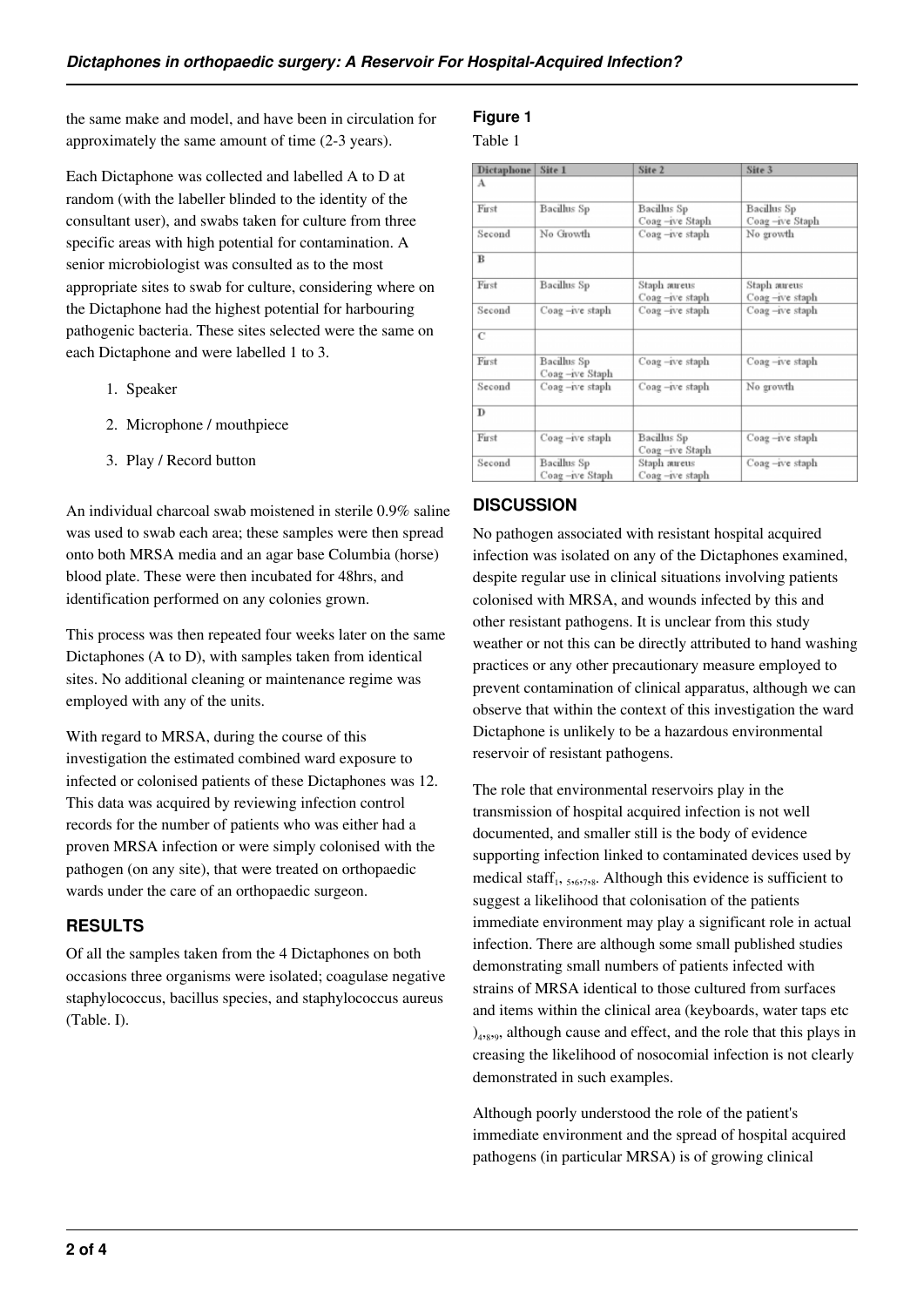interest with many experts believing it plays a significant role in infection spread which must be fully investigated and addressed<sub>10</sub>. The numbers used within this study are unfortunately small, and data regarding the precise numbers of patients with either MRSA infection or colonisation who encountered each specific Dictaphone would have been useful. This considered our investigation gives an indication that (in conjunction with careful hand hygiene during contact with patients) ward/clinic based Dictaphones are unlikely to play a significant role in the transmission and colonisation of pathogens associated with hospital acquired infection (particularly MRSA).

# **CORRESPONDENCE TO**

Dr D J Davies 169 Penstone Court Century Wharf Cardiff Bay Cardiff United Kingdom CF10 5NP Tel +442920 472337 Mob +447901 702483 Email-DaviesDJ@Doctors.org.uk

#### **References**

1. Blythe D, Keenlyside D, Dawson S et al. Letter to editor; Environmental contamination due to methicillin-resistant staphylococcus aureus. Journal of Hospital Infection. 1998.

38, 67-70.

2. Cookson B. Is it time to stop searching for MRSA? Screening is still important. BMJ 1997;  $\overline{3}14:664-665$ 3. Teare EL, Barrett SP. Stop the ritual of tracing colonised people. BMJ 1997; 314:665-666. 4. Layton MC, Perez M. Heald P et al. An outbreak of

mupirocin resistant Staphlococcus aureus on a dermatology ward associated with an environmental reservoir. Infect Control Hops Epidemiol 1993; 14: 369-375

5. Cohen HA, Liora H, Paret G et al. Aurioscope earpiecesa potential vector for infection? Int Journal Of Paediatric Otorhinolaryngology. 1998. 45; 47-50.

6. Rahman M. Epidemic methicillin-resistant Staphlococcus aureus (EMRSA): experience from a healthcare district of central England over five years. Postgrad Med J 1993; 69(Suppl 3): S126-S129.

7. Thomas RJ, Goodbourne C, Goldie B et al. The transmission of MRSA via orthopaedic marking pens, fact or fiction. Ann R Coll Surg Engl 2004; 86:51-52

8. Sexton T, Clarke P, O'Neil E. Environmental reservoirs of methicillin-resistant Staphylococcus aureus in isolation rooms: correlation with patient isolates and implications for hospital hygiene. J Hosp Infect. Feb 2006.  $62(\overline{2})$ :187-94. (Epub 2005 Nov 14)

9. Bures S, Fishbain JT, Uyehara CF et al. Computer keyboards and faucet handles as reservoirs of nosocomial pathogens in the intensive care unit. Am J Infect Control. 2000 Dec. 28(6):465-71

10. Cimolai N. MRSA and the environment: implications for comprehensive control measures. Eur J Clin Microbiol Infect Dis 2008 Jul. 27(7):481-93